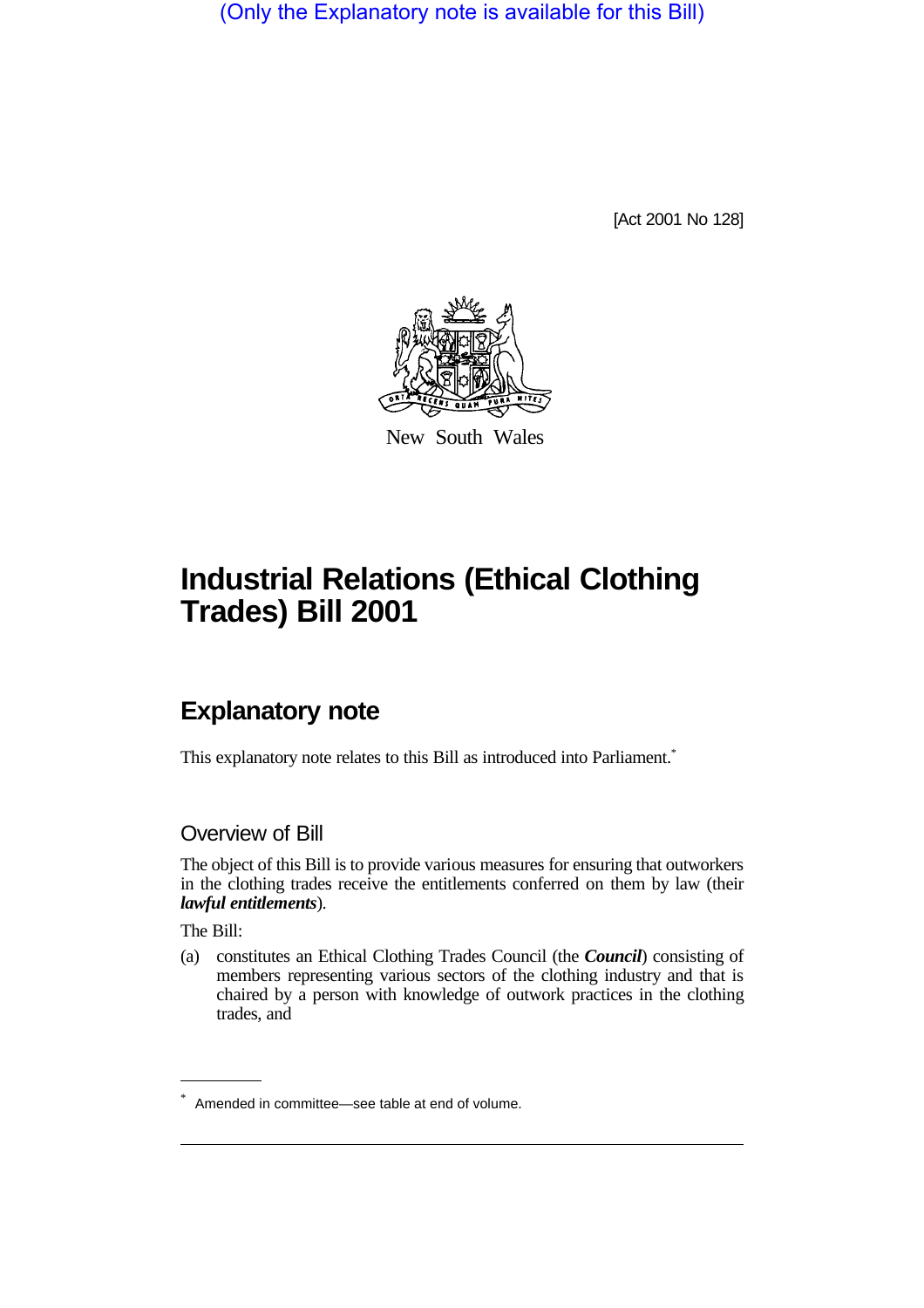Explanatory note

- (b) confers on the Council a broad range of functions, including the giving of advice and making of recommendations concerning the clothing industry and outwork practices in the clothing trades, the making of quarterly reports on relevant matters and the monitoring and fostering of the development within the industry of voluntary self-regulatory mechanisms (such as the voluntary agreement known as the Homeworkers Code entered into by some sectors of the clothing industry in 1997 and the Deed of Co-operation of 1995 known as the Target Code between The Textile Clothing and Footwear Union of Australia and Target Australia Pty Ltd) and other mechanisms as means of ensuring that outworkers receive their entitlements, and
- (c) requires the Council to advise on the efficacy, during the 12 month period after the constitution of the Council, of industry compliance with voluntary self-regulatory mechanisms for ensuring outworkers receive their entitlements and to make recommendations as to whether a mandatory code of practice should be made as referred to in paragraph (d), and
- (d) enables the Minister administering the proposed Act to make a mandatory code of practice requiring specified employers and other persons in the clothing industry to adopt the standards of conduct and practice with respect to outworkers in the clothing trades set out in the code if voluntary selfregulatory mechanisms prove inadequate or ineffective in ensuring that outworkers receive those entitlements, and
- (e) provides for the enforcement of obligations imposed by the mandatory code, and
- (f) amends the *Industrial Relations Act 1996* to facilitate the recovery of unpaid remuneration by outworkers in the clothing trades by providing a method of recovery that enables an outworker to serve a claim for unpaid remuneration (verified by statutory declaration) in the first instance on an apparent employer and provides for the liability to be transferred if necessary to another actual employer.

The Bill also makes certain related and consequential amendments to the *Industrial Relations Act 1996* (for example, to clarify the meaning of outworker in the clothing trades in that Act).

The Bill also amends section 386 of the *Industrial Relations Act 1996*. Section 386 requires an inspector to obtain the permission of the occupier, or a search warrant, before exercising a power of entry to any part of premises used for residential purposes. The proposed amendment makes it clear that the section does not prevent an inspector from entering any part of premises used both for residential purposes and for work in or in connection with the clothing trades.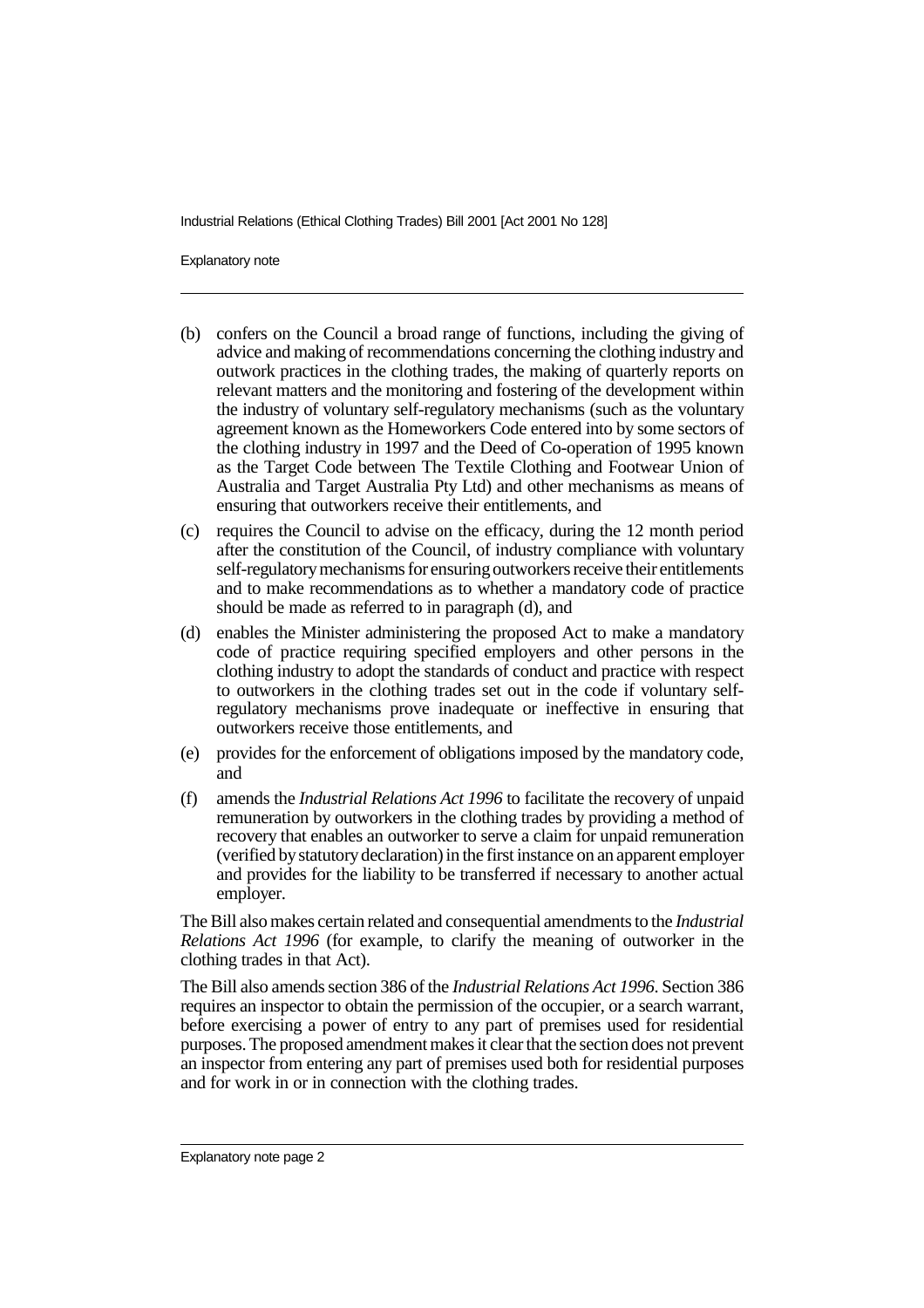Explanatory note

#### Outline of provisions

#### **Part 1 Preliminary**

**Clause 1** sets out the name (also called the short title) of the proposed Act.

**Clause 2** provides for the commencement of the proposed Act on a day or days to be appointed by proclamation.

**Clause 3** defines certain words and expressions used in the proposed Act. In particular, *outworker* in the clothing trades is defined by reference to provisions of the *Industrial Relations Act 1996* (as to be amended by the proposed Act) as a person (not being the occupier of a factory) who performs outside a factory any work in the clothing trades or the manufacture of clothing products, whether directly or indirectly, for the occupier of a factory or a trader who sells clothing by wholesale or retail and who is an employee within the meaning of that Act. *Lawful entitlements* of an outworker are defined as entitlements conferred on the outworker by law, including any entitlements conferred by or under the industrial relations legislation or other legislation.

**Clause 4** provides that notes included in the proposed Act do not form part of it.

# **Part 2 Ethical Clothing Trades Council**

**Clause 5** constitutes an Ethical Clothing Trades Council of New South Wales.

**Clause 6** provides for the Council to consist of 7 part-time members appointed by the Minister. The Council is to be chaired by a person chosen by the Minister who has knowledge of outwork practices in the clothing trades. Five other members are to be chosen from panels selected by organisations representing various sectors of the clothing industry. One other member is to be a person chosen by the Minister as having appropriate experience or skills in the clothing industry or representing consumer, community or other interests.

**Clause 7** specifies the functions of the Council.

**Clause 8** provides for the Council to make quarterly reports to the Minister on an on-going basis.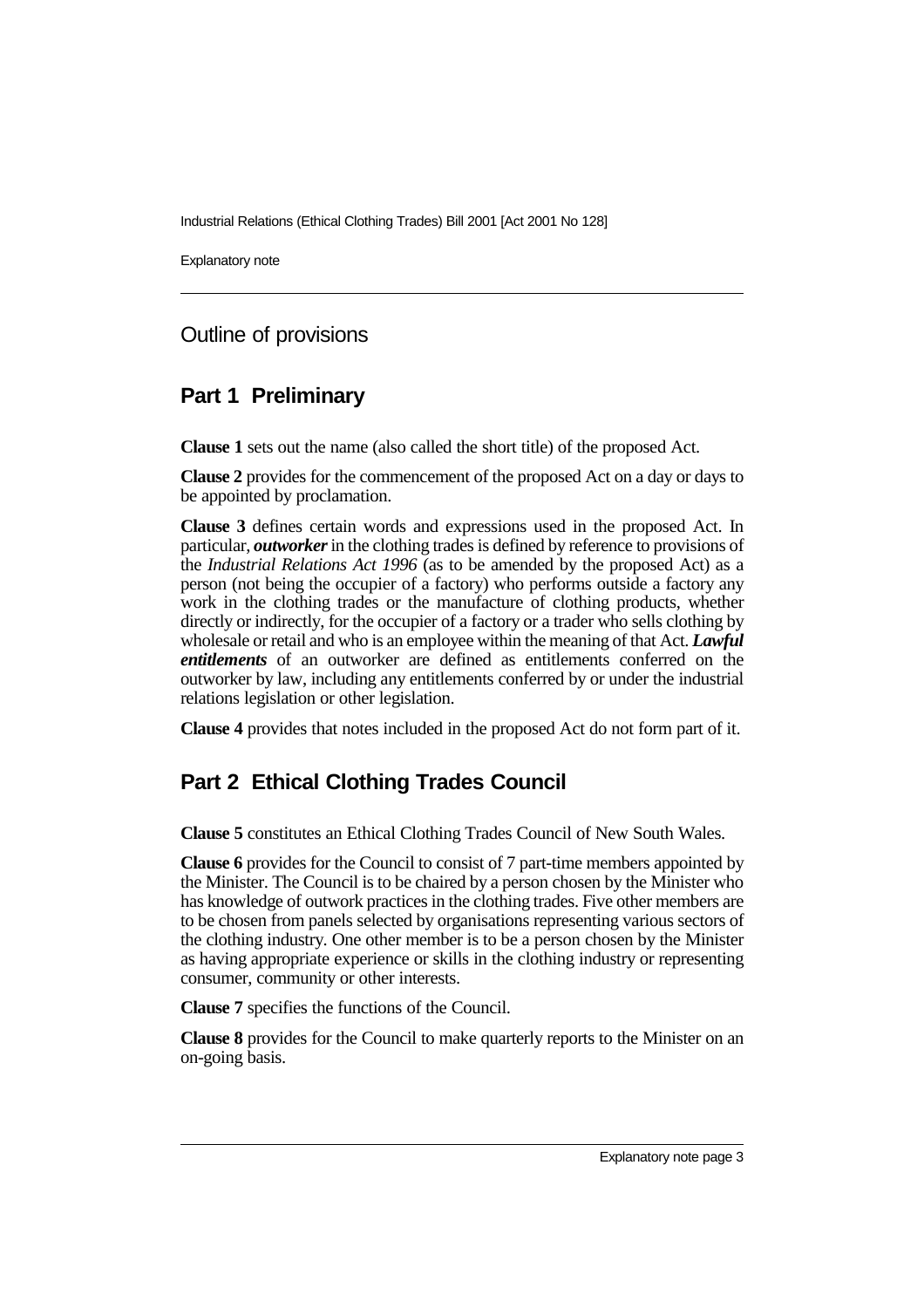Explanatory note

**Clause 9** provides for the Council to make the report to the Minister referred to in paragraph (c) of the Overview of the Bill on implementation of ethical clothing industry practices during the 12 month period after the commencement of the proposed section.

**Clause 10** enables the Council to arrange for the use of the services of staff or facilities of a government department.

#### **Part 3 Mandatory code of practice for outworkers**

**Clause 11** enables the Minister to make a code of practice for the purpose of ensuring that outworkers in the clothing trades received their lawful entitlements if the Minister considers:

- (a) that current voluntary self-regulatory mechanisms are inadequate to achieve improvements in the level of compliance with obligations to ensure outworkers receive their lawful entitlements, or
- (b) that persons engaged in the clothing industry are not in good faith attempting to negotiate improvements or extensions to those voluntary mechanisms.

**Clause 12** sets out the procedures to be followed by the Minister in making a code of practice, including the requirement that a code be made only after the Minister has considered a report of the Council under proposed section 9 and various requirements to ensure that the code is published and is publicly available.

**Clause 13** makes it an offence for a person to fail to comply with obligations imposed on the person by the code with respect to the adoption of standards of conduct or practice set out in the code with respect to outworkers in the clothing trades.

**Clause 14** provides that in the event of an inconsistency between the provisions of the mandatory code and the provisions of an award under the *Industrial Relations Act 1996*, the provisions of the award prevail to the extent of the inconsistency.

**Clause 15** applies a number of provisions of the *Industrial Relations Act 1996* to facilitate enforcement of proposed Part 3. The applied provisions include provisions relating to proceedings for offences, evidentiary provisions and provisions conferring powers of inspection.

**Clause 16** provides for the interpretation of certain references in the applied provisions.

Explanatory note page 4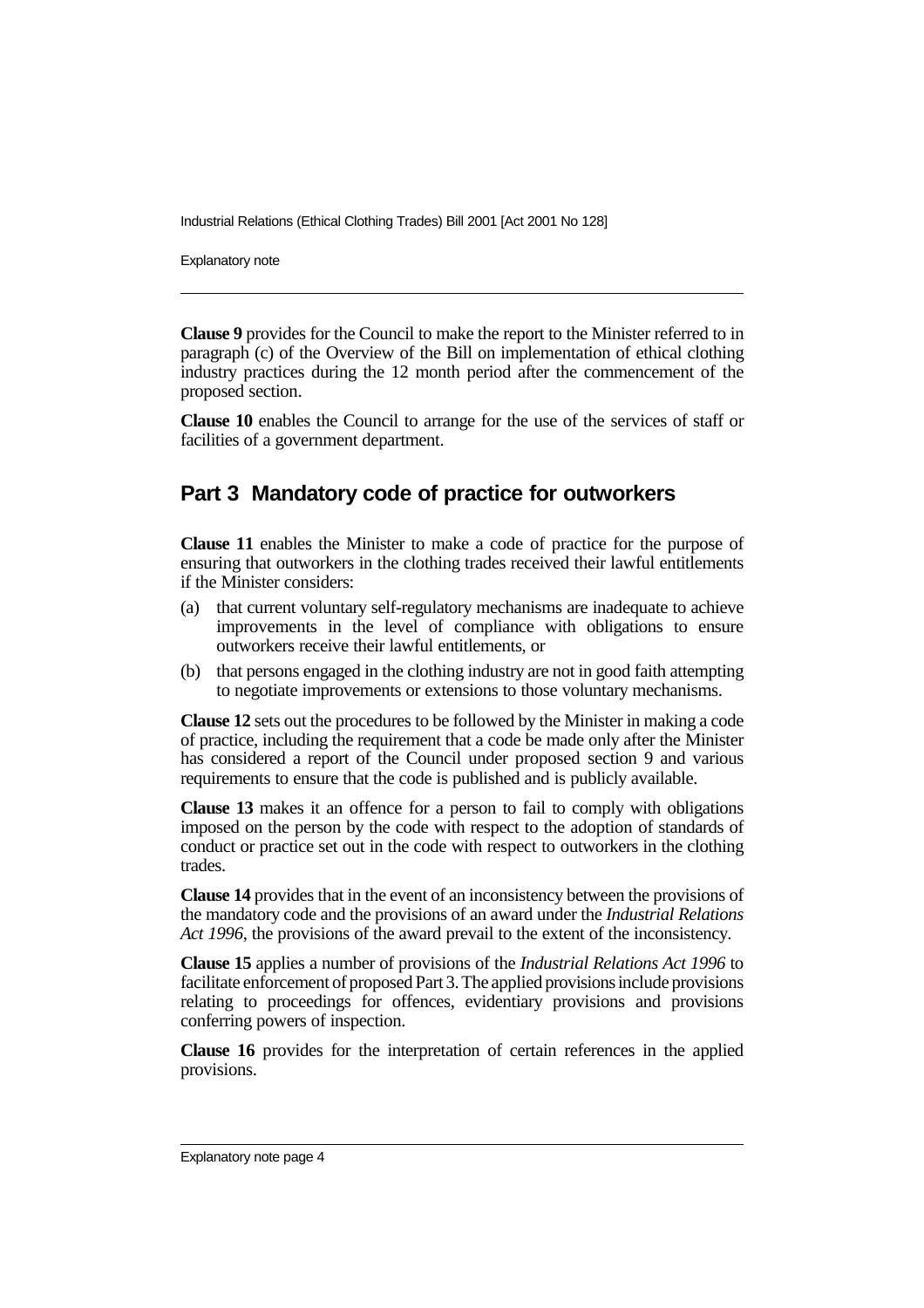Explanatory note

**Clause 17** authorises certain conduct for the purposes of complying with the mandatory code that might otherwise contravene Part IV of the *Trade Practices Act 1974* of the Commonwealth and the *Competition Code of New South Wales*.

**Clause 18** enables the regulations to exempt persons and bodies and classes of persons and bodies from compliance with the mandatory code or specified provisions of it.

## **Part 4 Miscellaneous**

**Clause 19** empowers the making of regulations for the purposes of the proposed Act, including the power to create offences punishable by a maximum penalty of 50 penalty units.

**Clause 20** gives effect to the amendments to the *Industrial Relations Act 1996* set out in Schedule 2.

**Clause 21** provides for a review of the proposed Act after 5 years.

# **Schedule 1 Constitution and procedure of Council**

Schedule 1 contains provisions relating to the constitution and procedure of the Ethical Clothing Trades Council (such as provisions dealing with terms of office, remuneration, appointment of deputies, the manner in which vacancies in office occur, disclosure of pecuniary interests and the quorum for meetings).

## **Schedule 2 Amendment of Industrial Relations Act 1996**

Schedule 2 makes various amendments to the *Industrial Relations Act 1996*.

**Schedule 2 [1]** restates the general definition of *employee* in section 5 (1) of the Act to put it beyond doubt that employees include the persons described in Schedule 1 to the Act who are taken to be employees under section 5 (3).

**Schedule 2 [2]** amends section 127 of the Act to make it clear that nothing in the section limits or excludes any liability for remuneration of a person who is a principal contractor arising under the Act or any other law or an industrial instrument.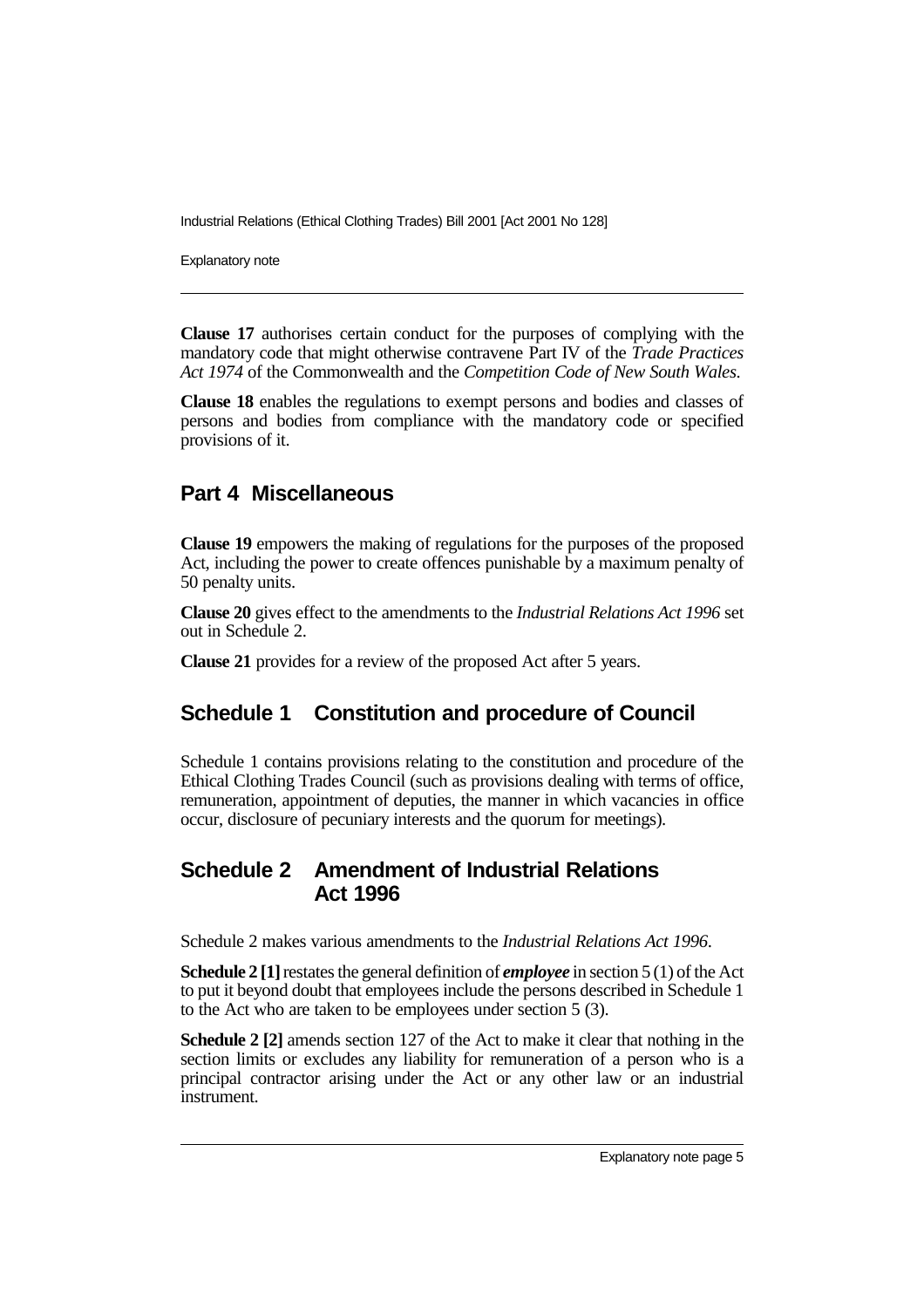Explanatory note

**Schedule 2 [3]** inserts sections 127A–127G into the Act to facilitate the recovery of unpaid remuneration by outworkers in the clothing trades by providing an additional method of recovery to current methods of recovery available to outworkers as described in paragraph (f) of the Overview to the Bill.

Proposed section 127A defines certain words and expressions used in the sections.

Proposed section 127B enables an outworker in the clothing trades to make a claim for unpaid remuneration against the person the outworker believes is his or her employer (the *apparent employer*) if the employer has not paid the outworker all or any of the remuneration payable for work done by the outworker for the employer (the *unpaid remuneration*). The particulars set out in the claim are required to be verified by statutory declaration.

Proposed section 127C makes the apparent employer liable for the unpaid remuneration unless the apparent employer refers the claim to another person the apparent employer knows or has reasonable grounds to believe is the actual employer and the actual employer accepts liability for the unpaid remuneration by paying the whole or part of the amount claimed to the outworker concerned within 14 days after the claim is referred.

Proposed section 127D sets out the way in which an actual employer served with a referred claim can accept liability for the whole or part of the amount claimed. The apparent employer will be liable for any part of the amount that is not paid by the actual employer. However, the apparent employer will be able, after paying the outstanding amount to the outworker concerned, to deduct or set-off the amount against any amount that the apparent employer owes the actual employer.

Proposed section 127E provides for an outworker to recover unpaid remuneration from an apparent employer unless the employer proves that the work concerned was not done or that the amount claimed for the work in the unpaid remuneration claim is not the correct amount in respect of the work.

Proposed section 127F creates offences relating to unpaid remuneration claims and referred claims.

Proposed section 127G makes it clear that proposed sections 127A–127F do not limit or exclude any other rights of recovery of remuneration an outworker in the clothing trades has, or any liability of any person with respect to the remuneration of such an outworker, whether or not arising under the Act or any other law or an industrial instrument and also preserves certain other rights of recovery.